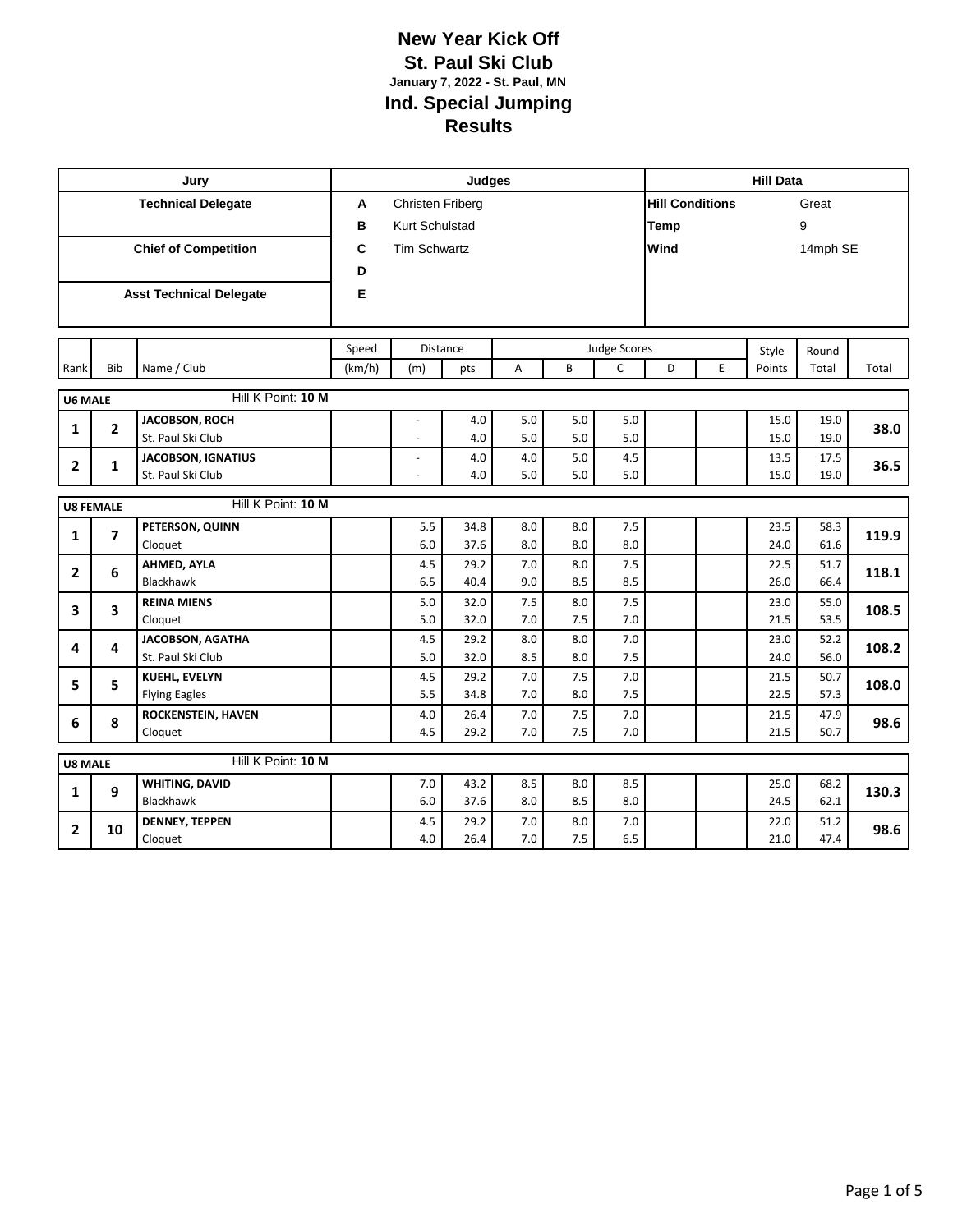|                                            |                        |                                | Speed  |              | Distance     | <b>Judge Scores</b> |              |              |   | Style | Round        |              |       |
|--------------------------------------------|------------------------|--------------------------------|--------|--------------|--------------|---------------------|--------------|--------------|---|-------|--------------|--------------|-------|
| Rank                                       | Bib                    | Name / Club                    | (km/h) | (m)          | pts          | A                   | B            | $\mathsf C$  | D | E.    | Points       | Total        | Total |
|                                            | <b>K10 OPEN FEMALE</b> | Hill K Point: 10 M             |        |              |              |                     |              |              |   |       |              |              |       |
|                                            |                        | MYHRA, TERESA                  |        | 8.0          | 48.8         | 8.5                 | 8.0          | $7.5$        |   |       | 24.0         | 72.8         |       |
| 1                                          | 15                     | St. Paul Ski Club              |        | $7.5$        | 46.0         | 8.0                 | 8.0          | 7.0          |   |       | 23.0         | 69.0         | 141.8 |
|                                            |                        | <b>BLOMQUIST, TATUM</b>        |        | 7.5          | 46.0         | 9.0                 | 8.5          | 8.5          |   |       | 26.0         | 72.0         |       |
| $\mathbf{2}$                               | 16                     | St. Paul Ski Club              |        | 7.0          | 43.2         | 8.0                 | 8.0          | 8.0          |   |       | 24.0         | 67.2         | 139.2 |
|                                            |                        | <b>MAKI FOUST, TALIA</b>       |        | 6.5          | 40.4         | 8.0                 | 8.0          | 7.0          |   |       | 23.0         | 63.4         |       |
| 3                                          | 13                     | Cameran                        |        | 6.5          | 40.4         | 8.0                 | 8.5          | 8.0          |   |       | 24.5         | 64.9         | 128.3 |
| 4                                          | 14                     | <b>GERSTNER, LAYLA</b>         |        | 6.5          | 40.4         | 8.0                 | 7.5          | 7.5          |   |       | 23.0         | 63.4         | 124.0 |
|                                            |                        | Cameran                        |        | 6.0          | 37.6         | 7.5                 | 8.0          | 7.5          |   |       | 23.0         | 60.6         |       |
| 5                                          | 17                     | <b>BOCK, JILLIAN</b>           |        | 6.0          | 37.6         | 7.5                 | 8.0          | 7.0          |   |       | 22.5         | 60.1         | 117.9 |
|                                            |                        | St. Paul Ski Club              |        | 5.5          | 34.8         | 7.0                 | 8.0          | 8.0          |   |       | 23.0         | 57.8         |       |
| 6                                          | 11                     | <b>ELVIS PRESLEY</b>           |        | 4.0          | 26.4         | 7.0                 | 8.0          | 6.5          |   |       | 21.5         | 47.9         | 101.9 |
|                                            |                        | Coleraine                      |        | 5.0          | 32.0         | 7.0                 | 8.0          | 7.0          |   |       | 22.0         | 54.0         |       |
| 7                                          | 12                     | <b>EDLUND, ANNIKA</b>          |        | 3.5          | 23.6         | 7.0                 | 7.5          | 7.0          |   |       | 21.5         | 45.1         | 96.8  |
|                                            |                        | St. Paul Ski Club              |        | 4.5          | 29.2         | 7.0                 | 8.0          | 7.5          |   |       | 22.5         | 51.7         |       |
| Hill K Point: 10 M<br><b>K10 OPEN MALE</b> |                        |                                |        |              |              |                     |              |              |   |       |              |              |       |
|                                            | 26                     | <b>SQUIRREL</b>                |        | 5.5          | 34.8         | 6.5                 | 8.0          | 7.5          |   |       | 22.0         | 56.8         |       |
| 1                                          |                        | Coleraine                      |        | 6.0          | 37.6         | 7.0                 | 8.0          | 8.0          |   |       | 23.0         | 60.6         | 117.4 |
| $\overline{2}$                             | 20                     | <b>GERSTNER, WALTER</b>        |        | 5.0          | 32.0         | 7.0                 | 8.0          | 7.0          |   |       | 22.0         | 54.0         | 111.8 |
|                                            |                        | Cameran                        |        | 5.5          | 34.8         | 7.5                 | 8.0          | 7.5          |   |       | 23.0         | 57.8         |       |
| 3                                          | 19                     | <b>COLBY, TEDDY</b>            |        | 5.5          | 34.8         | 7.5                 | 7.5          | 6.5          |   |       | 21.5         | 56.3         | 110.3 |
|                                            |                        | St. Paul Ski Club              |        | 5.0          | 32.0         | 7.0                 | 8.0          | 7.0          |   |       | 22.0         | 54.0         |       |
|                                            | <b>U10 FEMALE</b>      | Hill K Point: 20 M             |        |              |              |                     |              |              |   |       |              |              |       |
|                                            |                        | <b>WHITING, ELISA</b>          |        | 17.5         | 48.0         | 13.0                | 13.5         | 13.0         |   |       | 39.5         | 87.5         |       |
| $\mathbf{1}$                               | 22                     | Blackhawk                      |        | 18.0         | 50.4         | 12.5                | 13.5         | 13.0         |   |       | 39.0         | 89.4         | 176.9 |
| $\overline{2}$                             | 21                     | <b>AVA CHAPMAN</b>             |        | 14.0         | 31.2         | 11.5                | 12.0         | 12.5         |   |       | 36.0         | 67.2         | 134.9 |
|                                            |                        | St.Paul Ski Club               |        | 14.0         | 31.2         | 12.5                | 12.5         | 11.5         |   |       | 36.5         | 67.7         |       |
| 3                                          | 23                     | <b>LANGER, FRANCES</b>         |        | 12.5         | 24.0         | 11.0                | 11.5         | 10.5         |   |       | 33.0         | 57.0         | 114.5 |
|                                            |                        | Cloquet                        |        | 12.5         | 24.0         | 11.0                | 12.0         | 10.5         |   |       | 33.5         | 57.5         |       |
| 4                                          | 18                     | ROCKENSTEIN, ROWAN             |        | 11.0         | 16.8         | 11.5                | 12.0         | 10.5         |   |       | 34.0         | 50.8         | 109.8 |
|                                            |                        | Cloquet                        |        | 12.5         | 24.0         | 12.0                | 12.0         | 11.0         |   |       | 35.0         | 59.0         |       |
| 5                                          | 24                     | <b>MORRIS, ASTRID</b>          |        | 11.0         | 16.8         | 10.5                | 11.5         | 10.0         |   |       | 32.0         | 48.8         | 101.0 |
|                                            |                        | Cloquet                        |        | 11.5         | 19.2         | 10.5                | 12.0         | 10.5         |   |       | 33.0         | 52.2         |       |
| 6                                          | 25                     | <b>ANTUS, ELLIA</b><br>Cloquet |        | 10.5<br>10.5 | 14.4<br>14.4 | 10.5<br>10.0        | 11.0<br>11.5 | 10.0<br>10.5 |   |       | 31.5<br>32.0 | 45.9<br>46.4 | 92.3  |
|                                            |                        |                                |        |              |              |                     |              |              |   |       |              |              |       |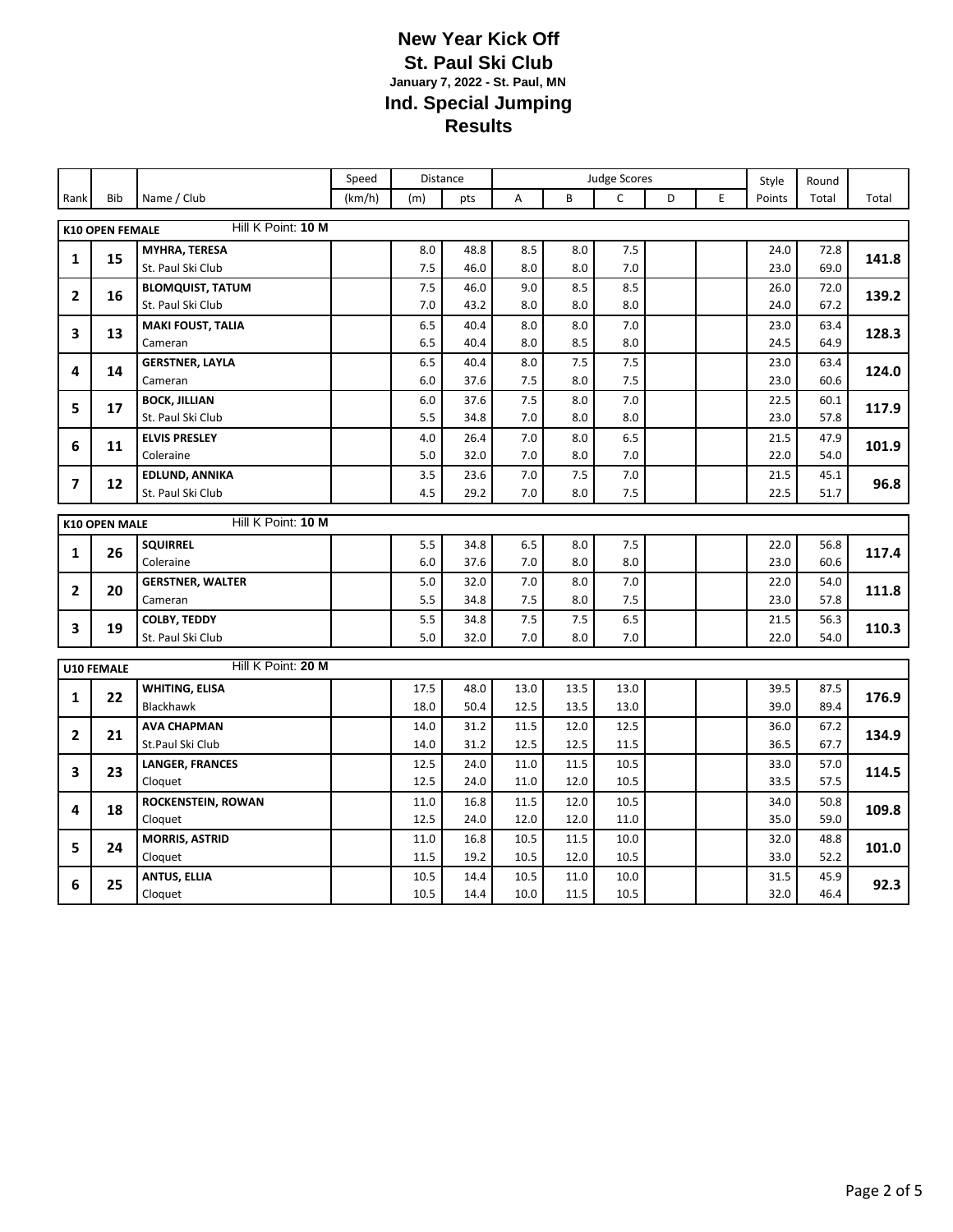|                |                        |                                      | Speed  |              | Distance                 |              | <b>Judge Scores</b> |              |   |   | Style        | Round        |       |
|----------------|------------------------|--------------------------------------|--------|--------------|--------------------------|--------------|---------------------|--------------|---|---|--------------|--------------|-------|
| Rank           | <b>Bib</b>             | Name / Club                          | (km/h) | (m)          | pts                      | A            | B                   | C            | D | E | Points       | Total        | Total |
| U10 MALE       |                        | Hill K Point: 20 M                   |        |              |                          |              |                     |              |   |   |              |              |       |
|                |                        | <b>CRASH MCGEE</b>                   |        | 15.0         | 36.0                     | 12.0         | 12.5                | 11.5         |   |   | 36.0         | 72.0         |       |
| $\mathbf{1}$   | 27                     | Coleraine                            |        | 16.0         | 40.8                     | 12.5         | 12.5                | 12.0         |   |   | 37.0         | 77.8         | 149.8 |
|                |                        | <b>KUEHL, ETHAN</b>                  |        | 15.5         | 38.4                     | 12.0         | 12.5                | 11.5         |   |   | 36.0         | 74.4         |       |
| $\overline{2}$ | 29                     | <b>Flying Eagles</b>                 |        | 15.5         | 38.4                     | 12.5         | 12.5                | 11.5         |   |   | 36.5         | 74.9         | 149.3 |
|                |                        | PETERSON, BROCK                      |        | 14.5         | 33.6                     | 11.0         | 12.0                | 10.5         |   |   | 33.5         | 67.1         |       |
| 3              | 32                     | Cloquet                              |        | 15.0         | 36.0                     | 11.5         | 12.0                | 10.5         |   |   | 34.0         | 70.0         | 137.1 |
| 4              | 28                     | <b>MAKI, SILAS</b>                   |        | 13.5         | 28.8                     | 11.5         | 12.0                | 11.0         |   |   | 34.5         | 63.3         | 124.2 |
|                |                        | St. Paul Ski Club                    |        | 13.0         | 26.4                     | 11.5         | 12.0                | 11.0         |   |   | 34.5         | 60.9         |       |
| 5              | 31                     | <b>DENNEY, JAMES</b>                 |        | 12.0         | 21.6                     | 11.0         | 12.0                | 11.0         |   |   | 34.0         | 55.6         | 104.9 |
|                |                        | Cloquet                              |        | 11.0         | 16.8                     | 10.5         | 12.0                | 10.0         |   |   | 32.5         | 49.3         |       |
| 6              | 30                     | <b>WHITING, DAVID</b>                |        | 10.0         | 12.0                     | 10.0         | 11.5                | 10.0         |   |   | 31.5         | 43.5         | 79.8  |
|                |                        | Blackhawk                            |        | 8.5          | 4.8                      | 10.0         | 11.5                | 10.0         |   |   | 31.5         | 36.3         |       |
|                | <b>K20 OPEN FEMALE</b> | Hill K Point: 20 M                   |        |              |                          |              |                     |              |   |   |              |              |       |
|                |                        | <b>EDLUND, AISLEY</b>                |        | 13.0         | 26.4                     | 11.5         | 12.0                | 11.0         |   |   | 34.5         | 60.9         |       |
| 1              | 34                     | St. Paul Ski Club                    |        | 13.0         | 26.4                     | 12.0         | 12.0                | 11.0         |   |   | 35.0         | 61.4         | 122.3 |
|                | 33                     | <b>SKI PILOT</b>                     |        | 10.0         | 12.0                     | 10.0         | 11.5                | 10.0         |   |   | 31.5         | 43.5         |       |
| $\mathbf{2}$   |                        | Coleraine                            |        | 10.0         | 12.0                     | 10.0         | 11.5                | 10.0         |   |   | 31.5         | 43.5         | 87.0  |
|                | Hill K Point: 20 M     |                                      |        |              |                          |              |                     |              |   |   |              |              |       |
|                | <b>K20 OPEN MALE</b>   |                                      |        |              |                          |              |                     |              |   |   |              |              |       |
| 1              | 37                     | SCHULSTAD, EVAN<br>St. Paul Ski Club |        | 12.5<br>11.5 | 24.0<br>19.2             | 11.0<br>11.5 | 12.0<br>11.5        | 11.0<br>11.0 |   |   | 34.0<br>34.0 | 58.0<br>53.2 | 111.2 |
|                |                        | <b>TJ GREGOR</b>                     |        | 11.5         | 19.2                     | 10.5         | 11.5                | 11.0         |   |   | 33.0         | 52.2         |       |
| $\mathbf{2}$   | 36                     | St.Paul Ski Club                     |        | 11.5         | 19.2                     | 10.5         | 11.5                | 10.5         |   |   | 32.5         | 51.7         | 103.9 |
|                |                        |                                      |        |              |                          |              |                     |              |   |   |              |              |       |
|                | <b>U12 FEMALE</b>      | Hill K Point: 30 M                   |        |              |                          |              |                     |              |   |   |              |              |       |
| 1              | 41                     | <b>WHITING, ELISA</b>                |        | 18.0         | 12.0                     | 14.0         | 13.0                | 13.5         |   |   | 40.5         | 52.5         | 105.5 |
|                |                        | <b>Blackhawk</b>                     |        | 18.0         | 12.0                     | 14.0         | 14.0                | 13.0         |   |   | 41.0         | 53.0         |       |
| $\mathbf{2}$   | 38                     | <b>ALAINA NEWTON</b>                 |        | 14.5         | (2.0)                    | 13.0         | 13.0                | 13.0         |   |   | 39.0         | 37.0         | 78.0  |
|                |                        | St.Paul Ski Club                     |        | 15.5         | 2.0                      | 13.0         | 13.5                | 12.5         |   |   | 39.0         | 41.0         |       |
| 3              | 44                     | CHAPMAN, AVA<br>St. Paul Ski Club    |        | 12.0<br>15.5 | (12.0)<br>2.0            | 13.5<br>12.5 | 12.0<br>12.5        | 11.5<br>11.0 |   |   | 37.0<br>36.0 | 25.0<br>38.0 | 63.0  |
|                |                        | <b>LANGER, FRANCES</b>               |        | 11.5         | (14.0)                   | 13.0         | 12.0                | 11.0         |   |   | 36.0         | 22.0         |       |
| 4              | 43                     | Cloquet                              |        | 13.5         | (6.0)                    | 12.5         | 12.5                | 11.5         |   |   | 36.5         | 30.5         | 52.5  |
|                |                        | JACOBSON, LOUISA                     |        | 11.0         | (16.0)                   | 13.0         | 12.0                | 12.0         |   |   | 37.0         | 21.0         |       |
| 5              | 39                     | St. Paul Ski Club                    |        | 11.5         | (14.0)                   | 12.5         | 12.0                | 11.5         |   |   | 36.0         | 22.0         | 43.0  |
|                |                        | JACOBSON, DELIA                      |        | 9.5          | (22.0)                   | 12.5         | 11.0                | 11.5         |   |   | 35.0         | 13.0         |       |
| 6              | 40                     | St. Paul Ski Club                    |        | 12.5         | (10.0)                   | 12.0         | 11.5                | 11.0         |   |   | 34.5         | 24.5         | 37.5  |
|                |                        | <b>ANTUS, ELLIA</b>                  |        | 8.5          | (26.0)                   | 12.5         | 11.5                | 11.0         |   |   | 35.0         | 9.0          |       |
| $\overline{7}$ | 45                     | Cloquet                              |        |              | $\overline{\phantom{a}}$ |              |                     |              |   |   |              |              | 9.0   |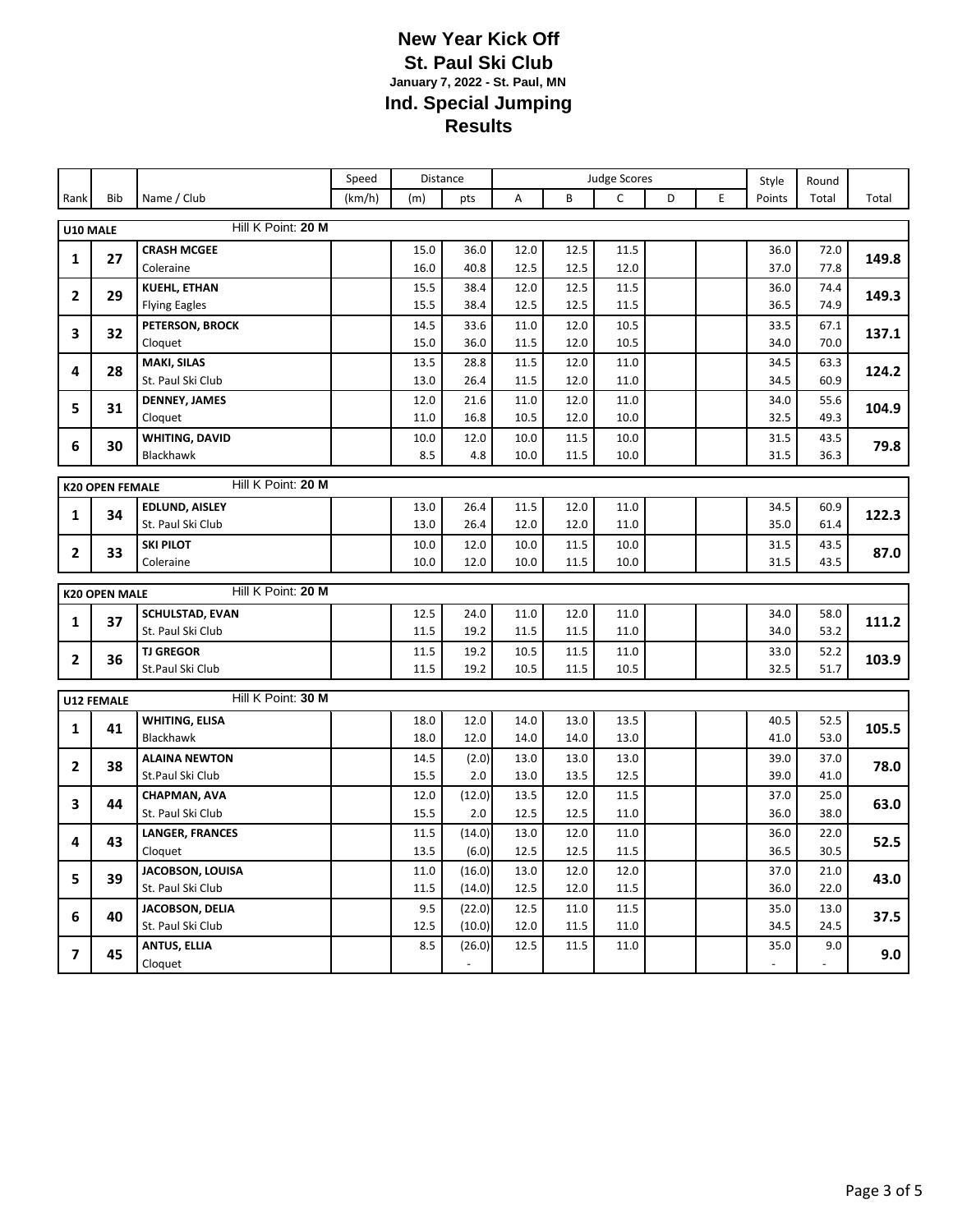|                                              |                      |                                | Speed  |              | Distance                 |              |              | <b>Judge Scores</b> |   |   | Style        | Round        |       |
|----------------------------------------------|----------------------|--------------------------------|--------|--------------|--------------------------|--------------|--------------|---------------------|---|---|--------------|--------------|-------|
| Rank                                         | Bib                  | Name / Club                    | (km/h) | (m)          | pts                      | Α            | B            | $\mathsf{C}$        | D | E | Points       | Total        | Total |
| U12 MALE                                     |                      | Hill K Point: 30 M             |        |              |                          |              |              |                     |   |   |              |              |       |
|                                              | 53                   | <b>LARSON, JACOB</b>           |        | 24.5         | 38.0                     | 15.5         | 13.5         | 14.0                |   |   | 43.0         | 81.0         | 160.0 |
| 1                                            |                      | St. Paul Ski Club              |        | 24.0         | 36.0                     | 15.0         | 14.0         | 14.0                |   |   | 43.0         | 79.0         |       |
| $\mathbf{2}$                                 | 52                   | <b>LANGER, SIMON</b>           |        | 22.5         | 30.0                     | 15.0         | 14.5         | 14.0                |   |   | 43.5         | 73.5         | 157.0 |
|                                              |                      | Cloquet                        |        | 24.5         | 38.0                     | 16.0         | 15.0         | 14.5                |   |   | 45.5         | 83.5         |       |
| 3                                            | 46                   | MAKI, CALEB                    |        | 23.0         | 32.0                     | 14.0         | 12.0         | 13.5                |   |   | 39.5         | 71.5         | 150.0 |
|                                              |                      | St. Paul Ski Club              |        | 24.0         | 36.0                     | 15.5         | 13.5         | 13.5                |   |   | 42.5         | 78.5         |       |
| 4                                            | 49                   | <b>SEEGERS, CALEB</b><br>Norge |        | 20.0<br>19.0 | 20.0<br>16.0             | 14.0<br>14.0 | 12.5<br>13.5 | 13.0<br>13.0        |   |   | 39.5<br>40.5 | 59.5<br>56.5 | 116.0 |
|                                              |                      | <b>LARSON, MAX</b>             |        | 18.5         | 14.0                     | 13.5         | 12.5         | 12.0                |   |   | 38.0         | 52.0         |       |
| 5                                            | 51                   | <b>ISC</b>                     |        | 16.5         | 6.0                      | 13.5         | 13.5         | 11.5                |   |   | 38.5         | 44.5         | 96.5  |
|                                              |                      | <b>KUEHL, ETHAN</b>            |        | 17.0         | 8.0                      | 13.5         | 13.5         | 12.0                |   |   | 39.0         | 47.0         |       |
| 6                                            | 47                   | <b>Flying Eagles</b>           |        | 16.0         | 4.0                      | 13.5         | 16.5         | 12.0                |   |   | 42.0         | 46.0         | 93.0  |
|                                              |                      | PETERSON, BROCK                |        | 14.0         | (4.0)                    | 12.5         | 12.0         | 11.5                |   |   | 36.0         | 32.0         |       |
| $\overline{ }$                               | 50                   | Cloquet                        |        | 16.5         | 6.0                      | 12.0         | 12.5         | 12.0                |   |   | 36.5         | 42.5         | 74.5  |
| 8                                            | 48                   | <b>SEEGERS, ASHER</b>          |        | 13.0         | (8.0)                    | 13.0         | 12.5         | 12.5                |   |   | 38.0         | 30.0         | 72.5  |
|                                              |                      | Norge                          |        | 16.0         | 4.0                      | 13.5         | 13.0         | 12.0                |   |   | 38.5         | 42.5         |       |
| Hill K Point: 30 M<br><b>K30 OPEN FEMALE</b> |                      |                                |        |              |                          |              |              |                     |   |   |              |              |       |
|                                              |                      | <b>COPENHAVER, KAIJA</b>       |        | 20.5         | 22.0                     | 14.5         | 13.5         | 14.0                |   |   | 42.0         | 64.0         |       |
| 1                                            | 42                   | <b>ISC</b>                     |        | 20.0         | 20.0                     | 15.0         | 13.5         | 13.5                |   |   | 42.0         | 62.0         | 126.0 |
|                                              |                      | THOMPSON, CLARA                |        | 15.5         | 2.0                      | 13.0         | 12.5         | 11.0                |   |   | 36.5         | 38.5         |       |
| 2                                            | 56                   | Cloquet                        |        | 16.5         | 6.0                      | 12.5         | 12.5         | 11.5                |   |   | 36.5         | 42.5         | 81.0  |
| 3                                            | 55                   | JACOBSON, GEMMA                |        | 16.0         | 4.0                      | 13.5         | 12.5         | 12.0                |   |   | 38.0         | 42.0         | 80.0  |
|                                              |                      | St.Paul Ski Club               |        | 15.0         | $\overline{\phantom{a}}$ | 13.0         | 13.0         | 12.0                |   |   | 38.0         | 38.0         |       |
| 4                                            | 54                   | <b>NORTHERN PIKE</b>           |        | 14.0         | (4.0)                    | 12.5         | 12.0         | 11.5                |   |   | 36.0         | 32.0         | 64.0  |
|                                              |                      | Coleraine                      |        | 14.0         | (4.0)                    | 12.0         | 12.0         | 12.0                |   |   | 36.0         | 32.0         |       |
|                                              | <b>K30 OPEN MALE</b> | Hill K Point: 30 M             |        |              |                          |              |              |                     |   |   |              |              |       |
|                                              |                      | <b>MR. SMOOTH</b>              |        | 11.5         | (14.0)                   | 12.0         | 12.0         | 11.0                |   |   | 35.0         | 21.0         |       |
| 1                                            | 57                   | Coleraine                      |        | 12.5         | (10.0)                   | 12.5         | 12.5         | 11.5                |   |   | 36.5         | 26.5         | 47.5  |
| $\mathbf{2}$                                 | 58                   | <b>LOGAN THE LOON</b>          |        | 11.0         | (16.0)                   | 12.0         | 12.0         | 11.0                |   |   | 35.0         | 19.0         | 46.0  |
|                                              |                      | Coleraine                      |        | 13.0         | (8.0)                    | $11.0\,$     | 12.0         | 12.0                |   |   | 35.0         | 27.0         |       |
| U14 MALE                                     |                      | Hill K Point: 46 M             |        |              |                          |              |              |                     |   |   |              |              |       |
|                                              |                      | <b>LARSON, ISAAC</b>           |        | 41.0         | 44.0                     | 17.0         | 16.0         | 17.0                |   |   | 50.0         | 94.0         |       |
| 1                                            | 61                   | <b>ISC</b>                     |        | 42.0         | 47.2                     | 16.5         | 15.5         | 17.0                |   |   | 49.0         | 96.2         | 190.2 |
|                                              |                      | <b>SILVER BULLET</b>           |        | 36.0         | 28.0                     | 15.0         | 14.5         | 15.0                |   |   | 44.5         | 72.5         |       |
| $\overline{2}$                               | 59                   | Coleraine                      |        | 40.5         | 42.4                     | 15.5         | 15.5         | 15.5                |   |   | 46.5         | 88.9         | 161.4 |
| 3                                            | 60                   | <b>MACHINE GUN</b>             |        | 32.0         | 15.2                     | 16.0         | 15.0         | 16.0                |   |   | 47.0         | 62.2         | 122.5 |
|                                              |                      | Coleraine                      |        | 32.5         | 16.8                     | 15.0         | 14.5         | 14.0                |   |   | 43.5         | 60.3         |       |
| 4                                            | 62                   | <b>LANGER, ISAIAH</b>          |        | 30.0         | 8.8                      | 15.0         | 14.5         | 15.5                |   |   | 45.0         | 53.8         | 114.0 |
|                                              |                      | Cloquet                        |        | 32.0         | 15.2                     | 15.5         | 14.5         | 15.0                |   |   | 45.0         | 60.2         |       |